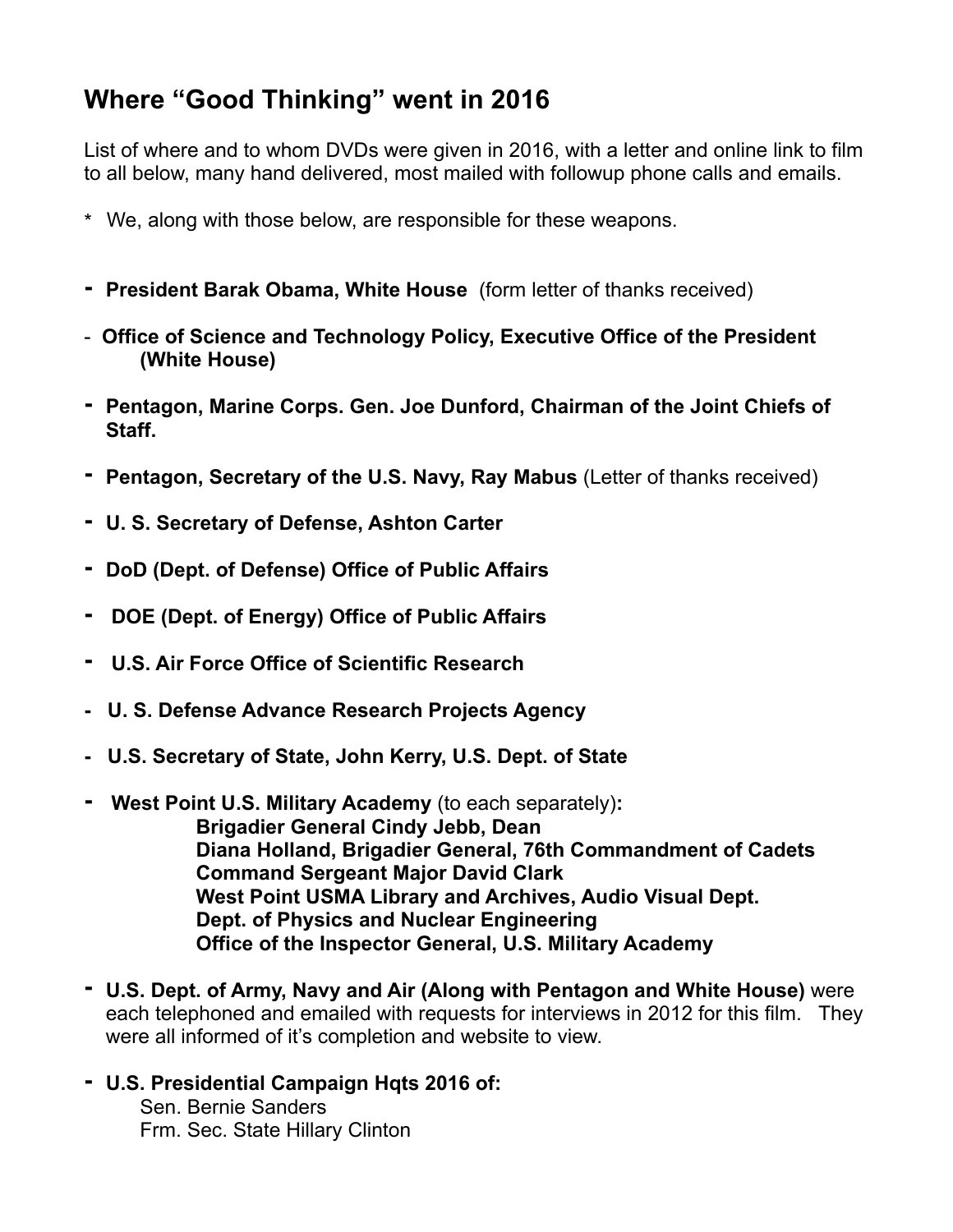Donald Trump (President Donald Trump to be sent again upon assuming office)

- **- U.S. Ambassador to the UN Samantha Powers**
- **U.S. Ambassador to Japan, H.E. Caroline Kennedy**
- **- U.S. House Office of the Armed Services Committee**
- **U.S. Senate Committee of Armed Services**
- **Subcommittee on Strategic Forces**
- **Senate Appropriations Committee, Sub-Committee on Defense Spending**
- **- Congressional Budget Office**
- **- Library of Congress**
- **- Jimmy Carter Presidential Library**
- **- JFK, John F. Kennedy Presidential Library**
- **- LBJ, Lyndon Baines Johnson Presidential Library**
- **- Dwight Eisenhower Presidential Library and Museum**
- **- Harry Truman Presidential Library and Museum**
- **- Franklin Roosevelt Presidential Library and Museum**

(continued)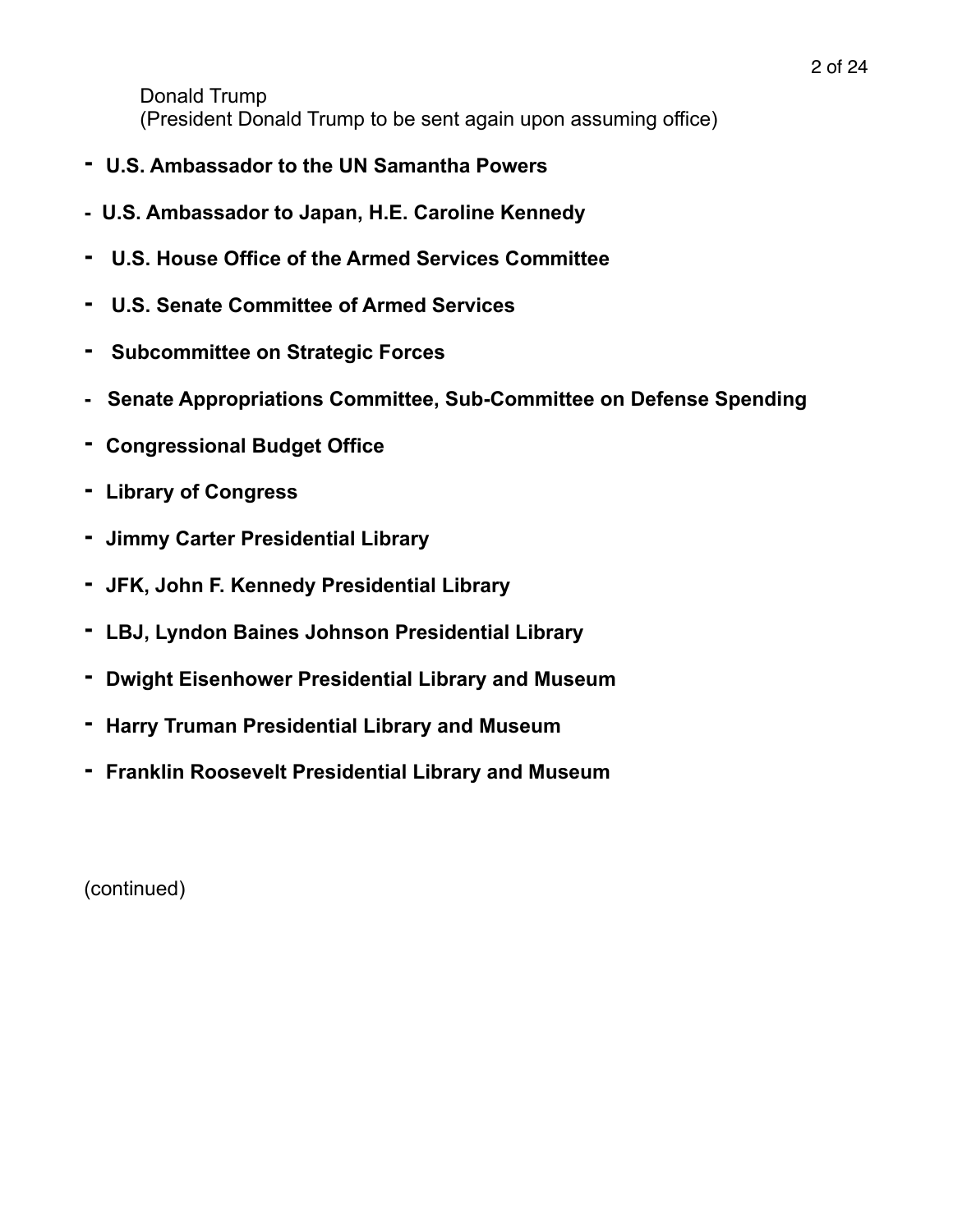#### **U.S. Senate and U.S. Congress**

One full week, from morning to eve, walking the long hallways, physically went into each of below offices, spoke with those whose area was defense or energy matters. I chose first all the Representatives who sit on the Armed Service Committees, or Appropriation Committee's that are responsible for the funding of these weapons. Included were a few other Representatives who are influential, and naturally my own reps. Each were handed DVDs, and written material on Good Thinking, with the online link to share, and a request for feedback. Each were spoke to about the upcoming resolution being discussed by some 150 nations trying to make these illegal in 2017-18.

 I must admit it was sobering that the vast majority of office staff had little to no idea of the real cost of these weapons, nor the capacity for destruction of one of them, nor the numbers that we have, nor that we're building new facilities, nor knew anything about the International movements against them. Truly, a dangerous bubble. Most were very polite, and listened, for which I'm thankful. If any watched or spread the word? I followed up with all visits with a letter, call and/or email.

Senator Ed Markey Senator Kirsten Gillibrand Senator Chuck Schumer Senator Bernie Sanders Senator Jeff Sessions Senator Joe Donnelly

Senator Elizabeth Warren Senator James Inhofe Senator Bill Nelson Senator Fischer Senator Joe Manchin Senator Mike Lee Senator Angus King Senator Lindsey Graham Senator Martin Heinrich Senator Ted Cruz Senator Tom Cotton Senator Claire McCaskill Senator Richard Blumenthal Senator Mazie Horono Senator Roger Wicker Senator Michael Rounds Senator Joni Ernst Senator Tim Kaine Senator Jeanne Shaheen Senator Kelly Ayotte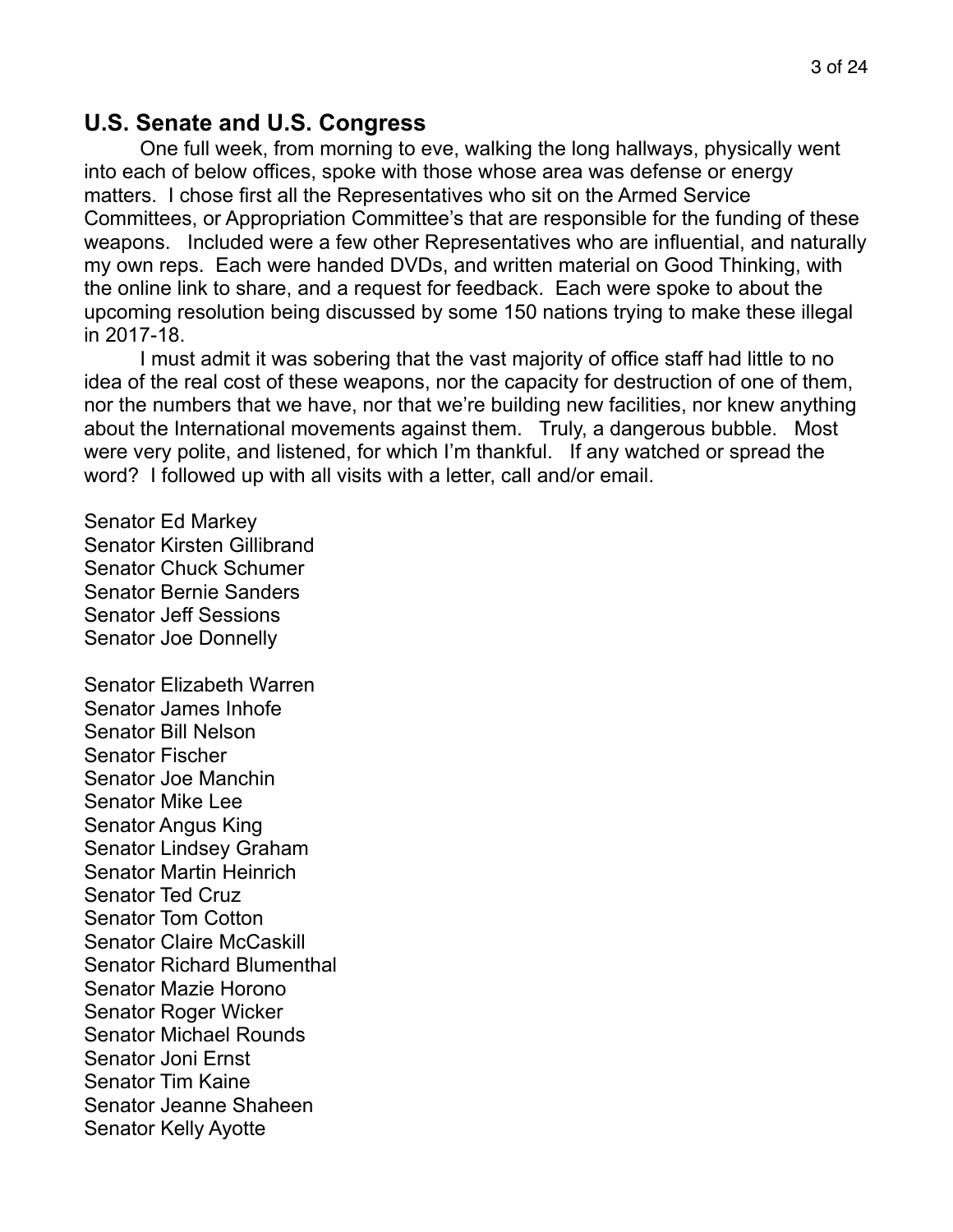4 of 24

Senator Thom Tillis Senator Dick Durban Senator Patrick Leahy Senator Diane Feinstein Senator Barbara Mikulski Senator Jack Reed Senator Pat Murray Senator Jon Tester Senator Tom Udall Senator Brian Shatz Senator Mitch McConnell Senator Richard Shelby Senator Lamar Alexander Senator Roy Blunt Senator Steve Daines Senator Jerry Moran Senator Thad Cochan Senator John McCain Senator Cory Booker Senator Michael Enzi Senator Dan Sullivan Senator Dean Heller Senator John Boozman Senator Al Franken Senator Mark Warner Senator John Hoeven Senator Cory Gardner

## **U. S. Representatives Congress**

Representative Dutch Ruppersberger Representative John Lewis Representative Tulsi Gabbard Representative Rick Larsen Representative Jerrold Nadler Representative Mac Thornberry Representative Carolyn Maloney Representative James Langevin Representative John Conyers, Jr. Representative John Garamendi Representative Ben Ray Lujan Representative John Sarbanes Representative Madeleine Bordallo Representative Steve Israel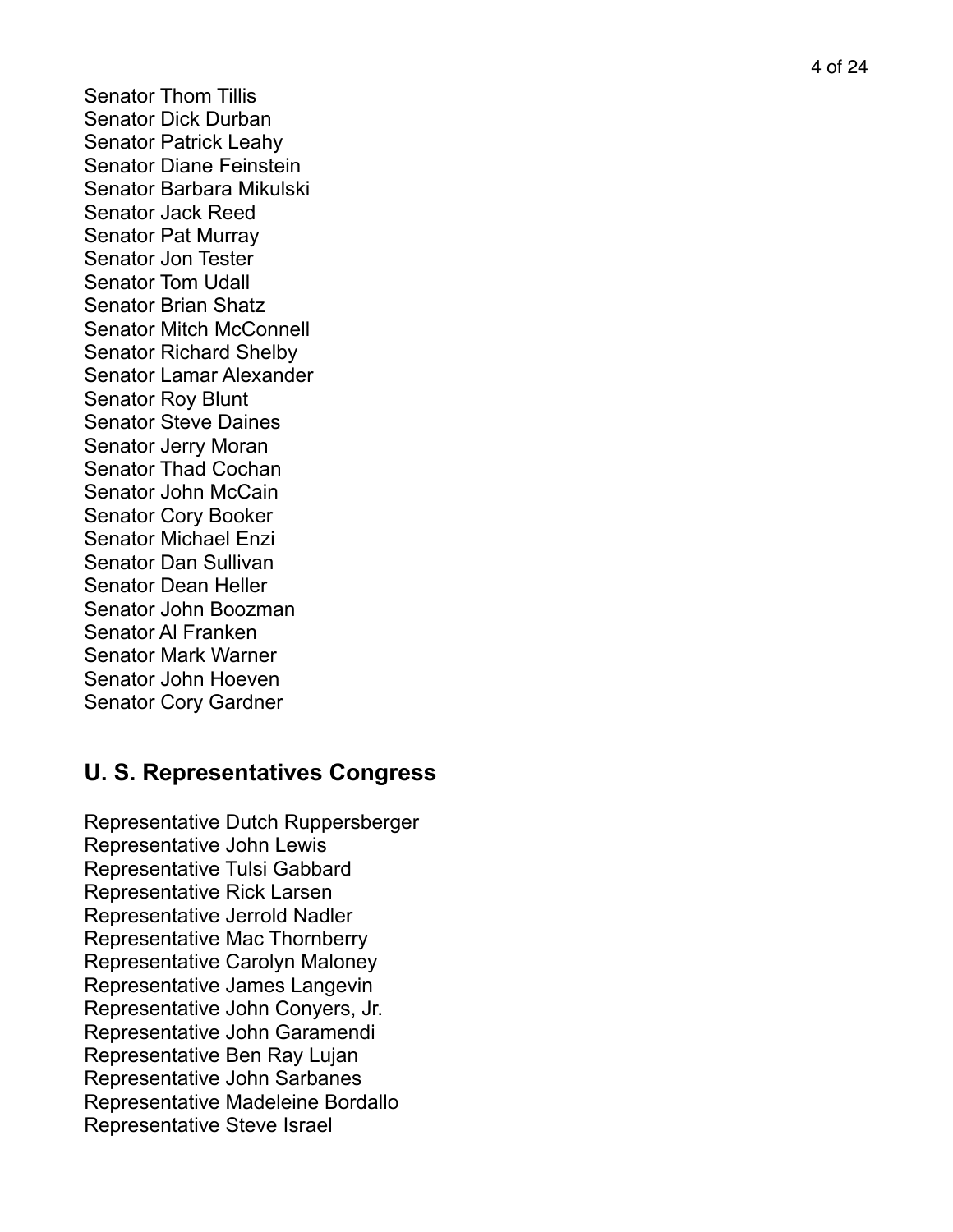Representative Adrian Smith Representative Joe Courtney Representative Jeff Sessions Representative Louise Slaughter Representative Jackie Speier Representative Adam Smith Representative Juan Castro Representative Susan Davis Representative Loyd Doggett Representative Scott Peters Representative Hand Johnson Representative Loretta Sanchez Representative Tammy Duckworth Representative Scott Peters Representative Robert Brady Representative Susan Davis Representative Rick Larsen Representative Jim Cooper Representative Niki Tsongas Representative Gwen Graham Representative Sam Graves Representative Pete Aquilar Representative Randy Forbes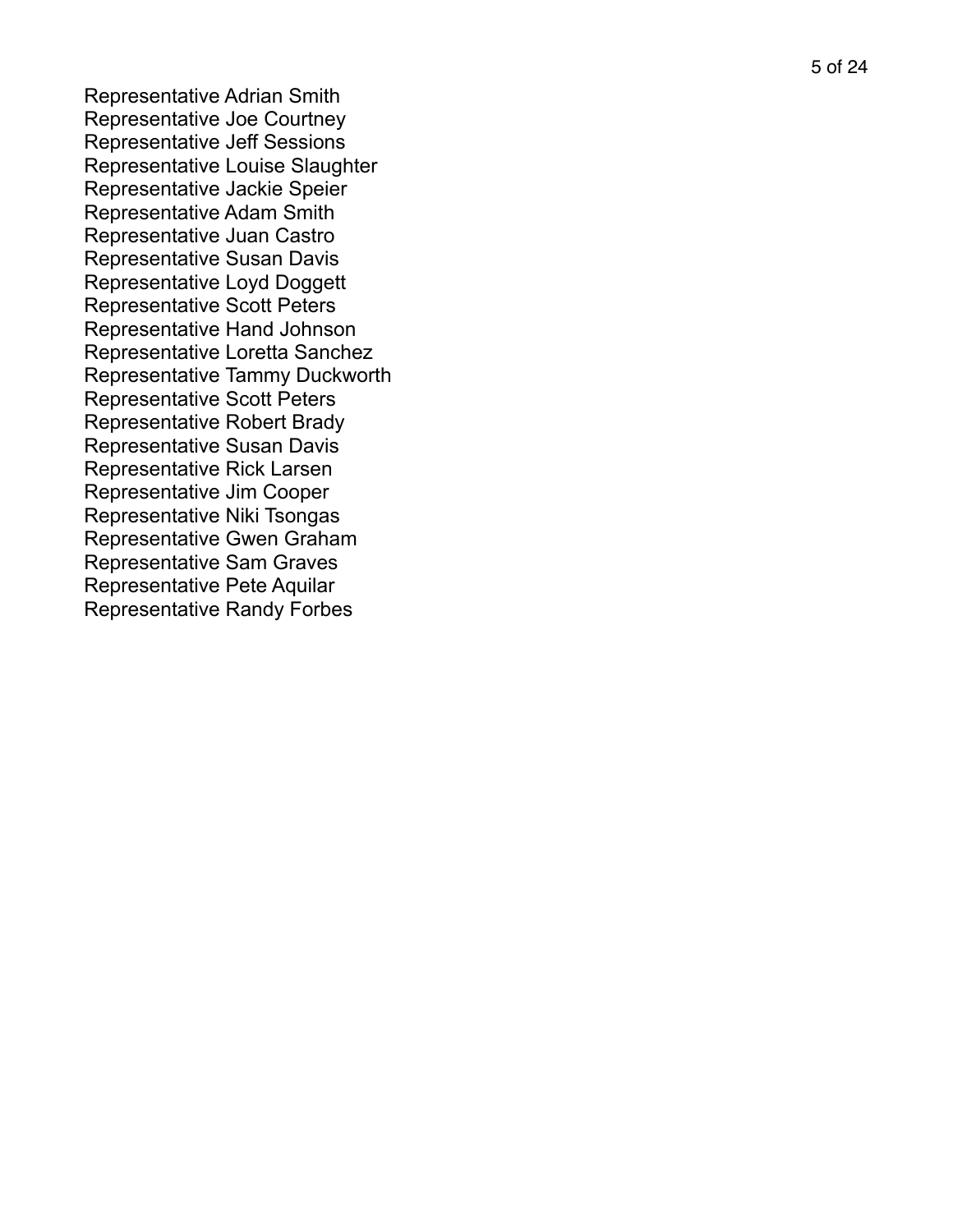### **Some of the Media "Good Thinking" was given to:**

Moyers and Company New York Times Science at NY Times Washington Post NPR **WNYC** Brian Lehrer Show Leonard Lopate Show Democracy Now Amy Goodman The Guardian Huffington Post WGBH, American Experience, and Frontline PBS, WNET The News Hour POV The New Yorker Al Jezerra The Villager (NY) The Daily Beast The Real News Network, IWT (Baltimore, Toronto) The Nuclear Resistor **TruthDig** New York City Independent Media Center ABC News TheIntercept .com Revista San Francesco, Assisi

#### **Netflix, Hulu, GooglePlay, ITunes**

and other online global media platforms were contacted via agents "Agregators" to help spread Good Thinking to the wider world. The film was offered to them for free, without a % of profits they would make on views, but as of the end of the year, they all want money upfront, more than I have.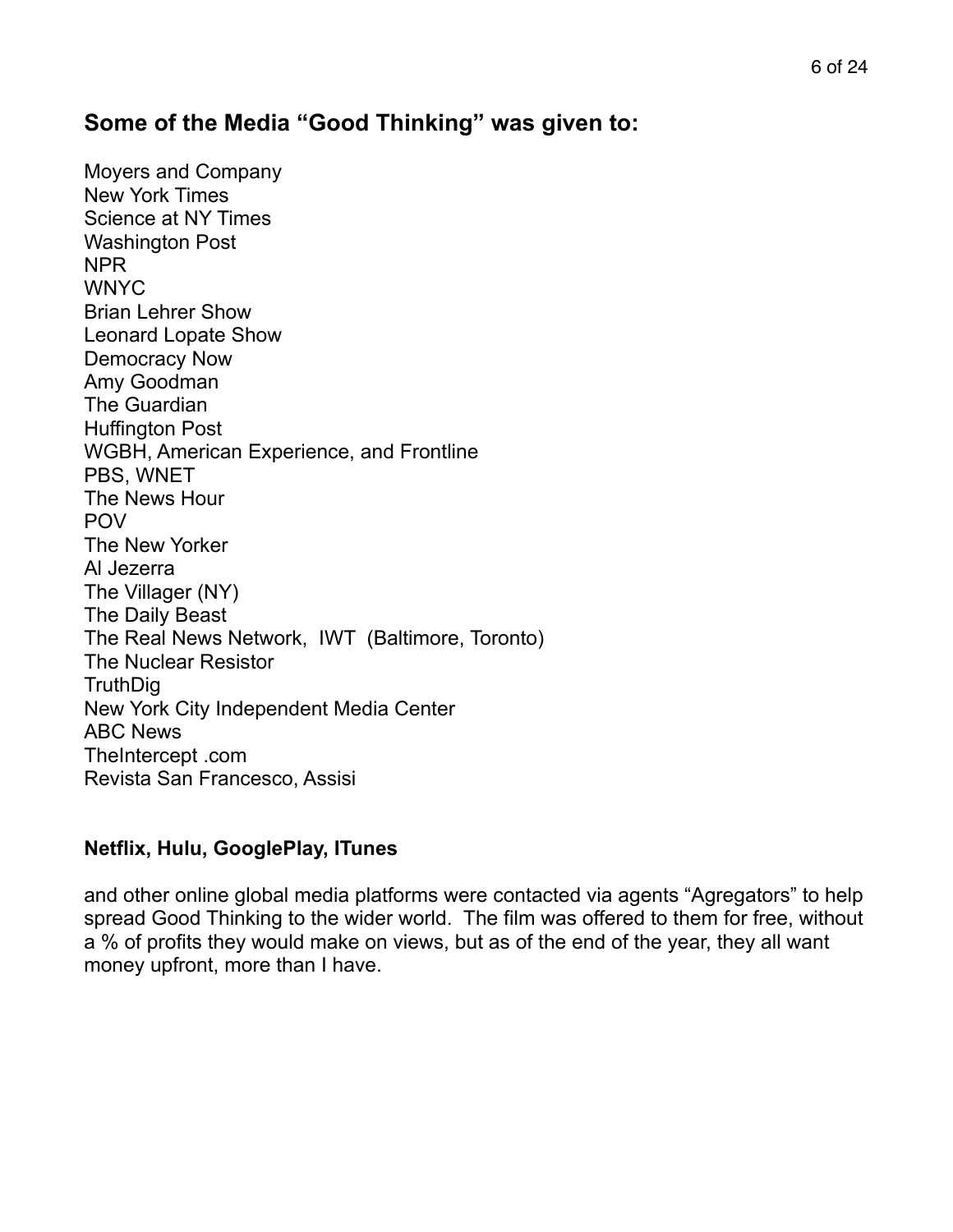### **United Nations**

- U.N. Office for Disarmament Affairs (UNODA), Mr. Kim Won-soo, High Representative U.N. Office for Disarmament Affairs (UNODA), Director and Deputy to the H. Rep. U.N. Office for Disarmament Affairs, Weapons of Mass Destruction Branch (several) U.N. Office for Disarmament Affairs, Info and Outreach Branch U.N. Office for Disarmament Affairs, Support To the Committee U.N. Office for Disarmament Affairs, Reference Library U.N. Committee on Nuclear Weapons IAEA (International Atomic Energy Agency) Office at the United Nations The U.N Dag Hammarskjold Library NGO Committee on Disarmament, Peace and Security
- U.N. Mission of Israel
- U.N. Mission of India
- U.N. Mission of Pakistan
- U.N. Mission of Russian Federalist Republic
- U.N. Mission of Cyprus
- U.N. Mission of China
- U.N. Mission of USA
- U.N. Mission of Mexico
- U.N. Mission of Japan
- U.N. Mission of Iran
- U.N. Mission of South Africa
- U.N. Mission of the Republic of Korea
- U.N. Mission of Germany
- U.N. Permanent Observer Mission of the Holy See
- U.N. Mission of Sweden
- U.N. Mission of Jordan
- U.N. Mission of France

Also personally hand delivered in **Washington, D.C.** 

Embassy of The Republic of the Marshall Islands Embassy of South Africa Embassy of India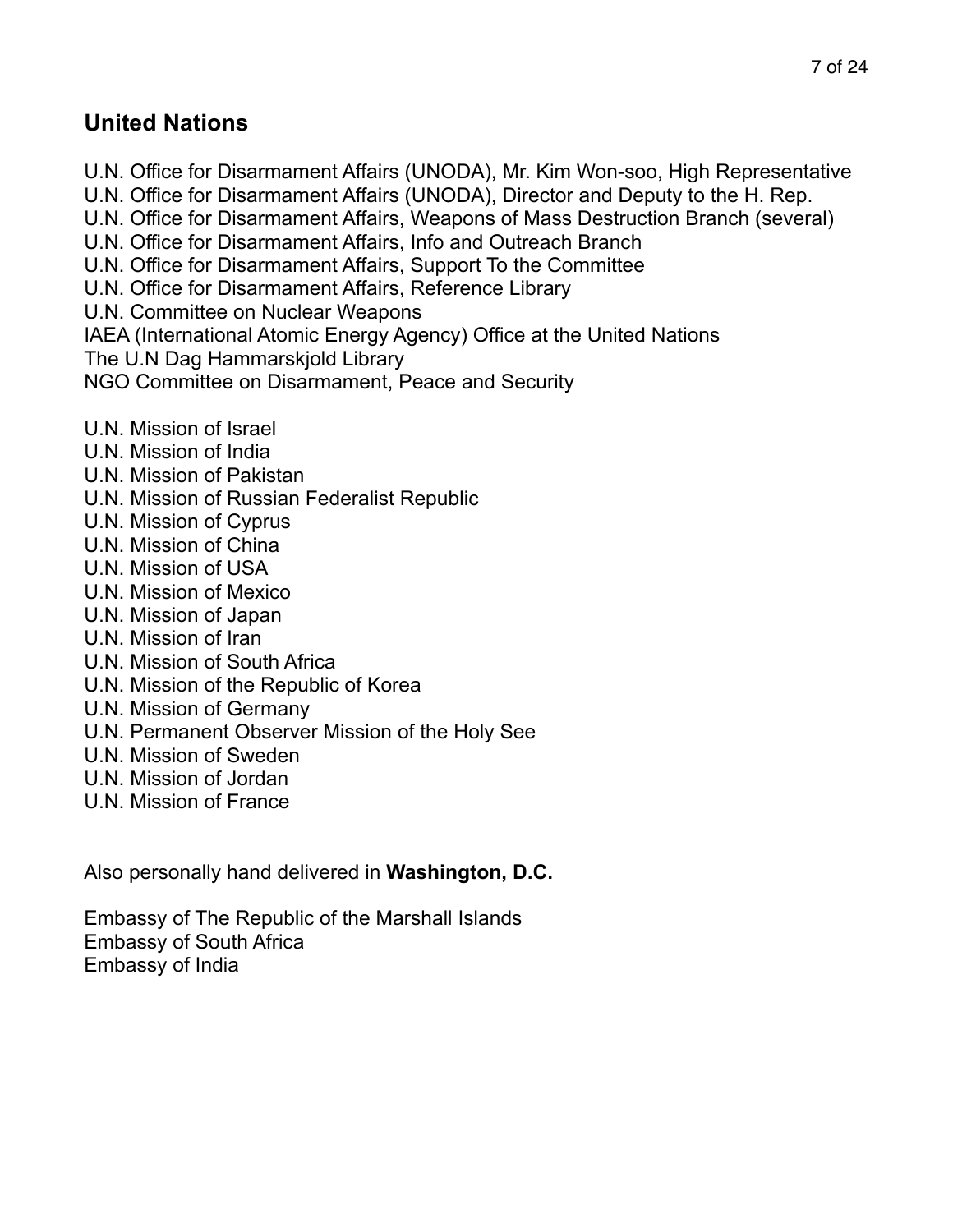## **Organizations whom received the Good Thinking DVD and link**

(some large, some very small, some seasoned for many decades, some new, some local oriented, some global in outreach, some on the way out, some growing. This is not a complete list, I know I'm missing several. Here placed in no particular order)**:** 

- Institute for Advanced Research, Princeton
- The Catholic Worker (NY and DC, etc)
- War Resistors League (WRL)
- The Carter Center
- Kofi Annan Foundation
- Mayors For Peace (International and National)
- Hiroshima Peace Culture Foundation
- Hiroshima Peace Memorial Museum
- Nagasaki Atomic Bomb Museum, and The Peace Promotion Office
- Women's International League for Peace and Freedom (WILPF)
- Reaching Critical Will
- Bulletin of Atomic Scientists
- Shelby White and Leon Levy Archives Center, Historical Studies-Social Sciences Library, Institute for Advanced Study, Princeton.
- National Campaign for Nonviolent Resistance (NCNR)
- Ben and Jerrys, Vermont
- **Nukewatch**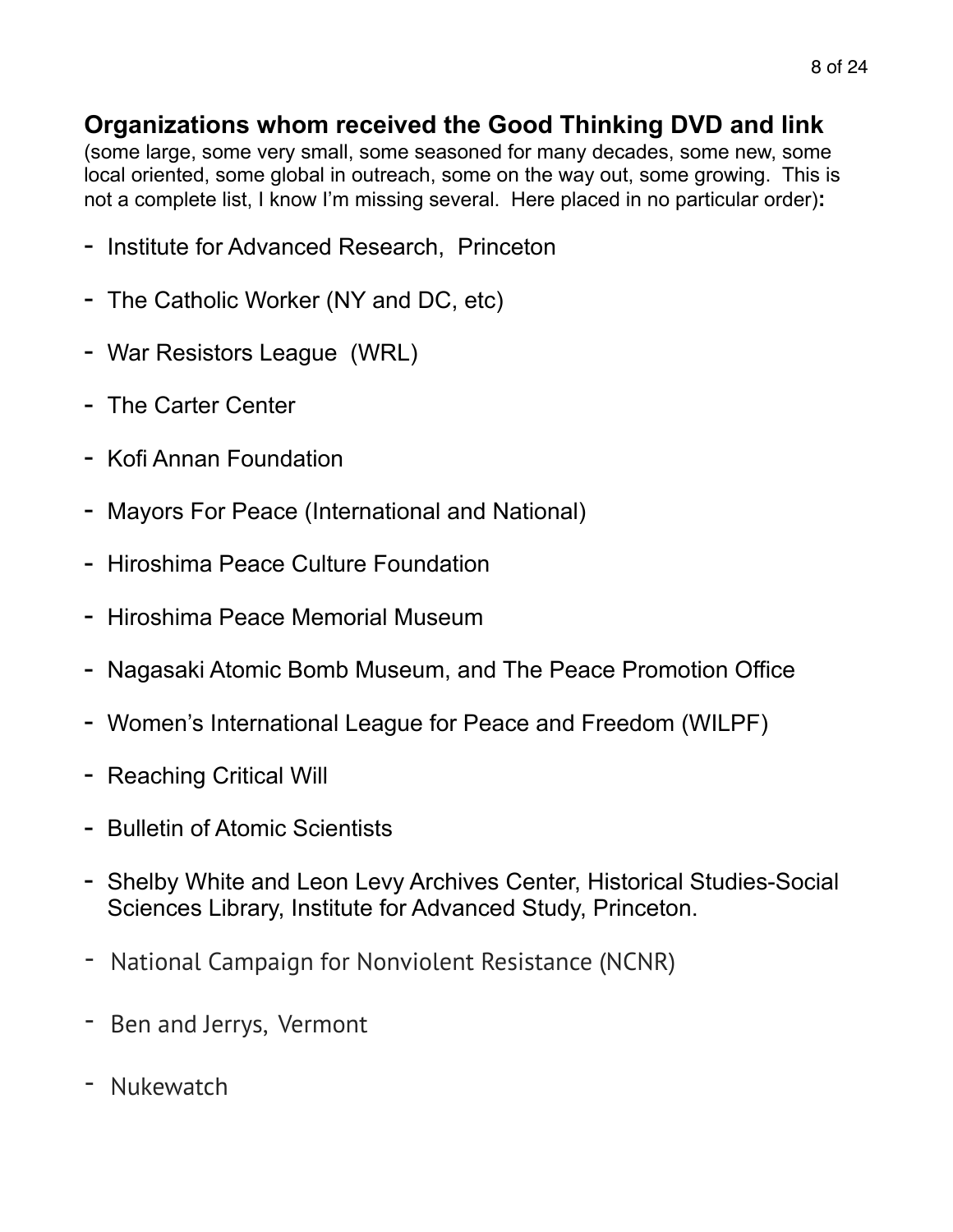- Nuclear Watch New Mexico
- Alliance for Nuclear Accountability
- Greenpeace, DC, NY, San Fran. and Rome
- Dag Hammarskjold Foundation (NY)
- NTI, Nuclear Threat Initiative, Nuclear Security Project (includes Sen. Sam Nunn, Frm Sec. of State Shultz, etc)
- Gorbachev Foundation, Russia
- Arms Control Association (DC)
- UNfold Zero
- James Martin Center for Nonproliferation Studies (CNS) (DC and Monterrey offices)
- International Physicians for the Prevention of Nuclear War
- Physicians for Social Responsibility (chapters: DC, NY, Boston, Austin, Kansas City, Los Angeles, Madison, Seattle, Santa Fe)
- Student Physicians for Social Responsibility (DC)
- Lawyers Committee on Nuclear Policy
- American Friends Service Committee
- Dr. Helen Caldicott Foundation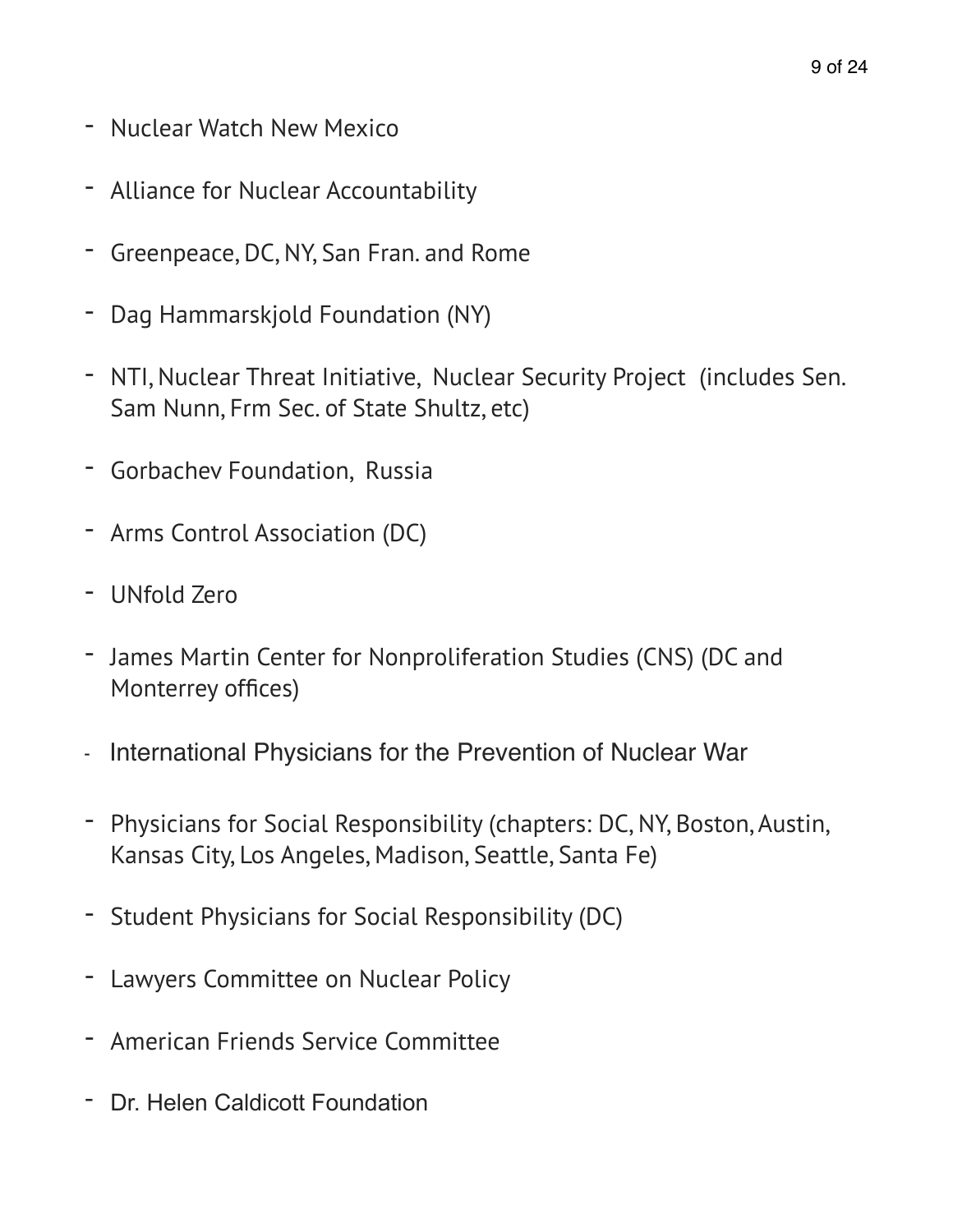- The Hoover Institution, The Johnson Center (DC)
- Eisenhower Institute, Gettysburg College (Gettysburg and DC)
- Union of Concerned Scientists (chapters: DC, Boston, Chicago, Cambridge, Oakland, )
- Fellowship of Reconciliation (FOR) (NY and other chapters)
- Fellowship of Reconciliations (FOR, Western States)
- Ploughshares Fund (DC and San Francisco offices)
- WAND Education Fund, WAND and Will (DC, Atlanta and NY)
- Pax Christi, National DC and NY, and Pax Christi International
- Friends Committee on National Legislation (FCNL) (DC and NY)
- ICAN, International Committee to Abolish Nuclear Weapons
- The Sierra Club (DC and Oakland)
- The Sierra Club, Legislative Office
- Common Cause (DC)
- Global Zero (DC)
- Carnegie Endowment for International Peace (DC)
- Citizens for Global Solutions (DC)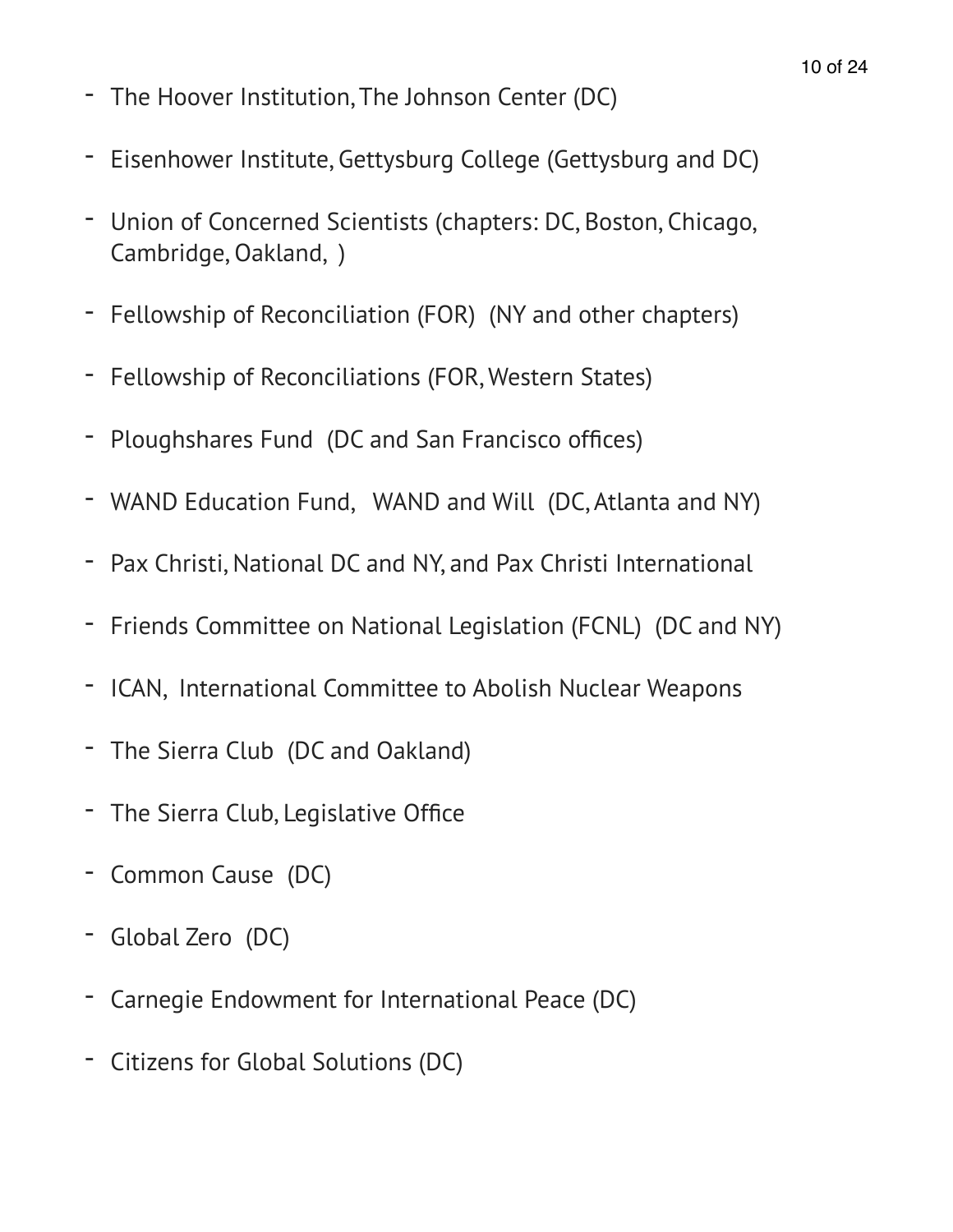- Council For a Livable World, The Center for Arms Control and Non Proliferation (DC)
- The Brookings Institution
- Pugwash Council and Conferences (DC)
- Natural Resource Defense Council (NRCD) (DC, Chicago and NY)
- International Institute for Strategic Studies, IISS DC
- British American Security Information Council, (BASIC) (DC)
- Lawyers Committee on Nuclear Policy
- International Peace Bureau, (Berlin, and Geneva)
- International Atomic Energy Agency, Vienna
- U.N. General Assembly First Committee (Disarmament and International Security)
- Public Citizen's Critical Mass Energy & Environment Program (DC)
- Alliance for Peacebuilding, Melanie Greenberg, CEO (DC)
- Johns Hopkins School For Advanced International Studies (DC)
- Creating a Culture of Peace Org.
- Jonah House
- Common Dreams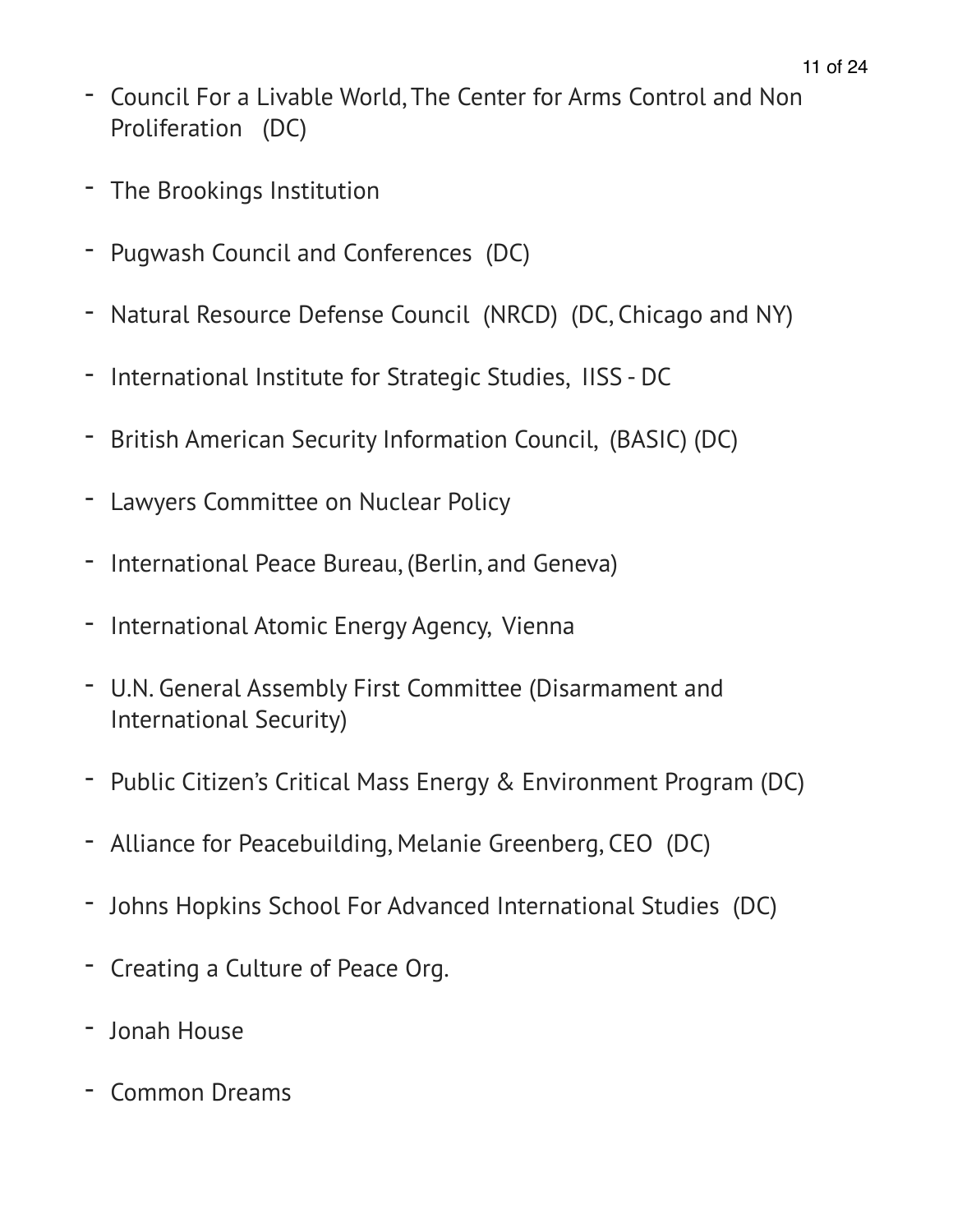- New York Public Library Selections Office
- Nuclear Age Peace Foundation (NAPF)
- ISORDARCO, International School on Disarmament and Research on Conflicts, Rome
- Indian Institute for Peace, Disarmament & Environmental Protection (IIPDEP)
- National Association of Atomic Veterans (U.S.)
- Gensuikyo, (Japan Council against A and H Bombs)
- Global Network Against Weapons & Nuclear Power in Space
- Nuclear Information and Resource Service, NIRS WISE Network (several chapters worldwide)
- The Nobel Foundation, Nobel Peace Prize
- Royal Swedish Academy of Sciences
- Nobel Committee for Physics
- Watson Institute for International and Public Affairs
- Lutheran Peace Fellowship
- Nevada Desert Experience
- National Science Foundation
- Mohonk Consultations
- Abolition 2000, Global Network to Eliminate Nuclear Weapons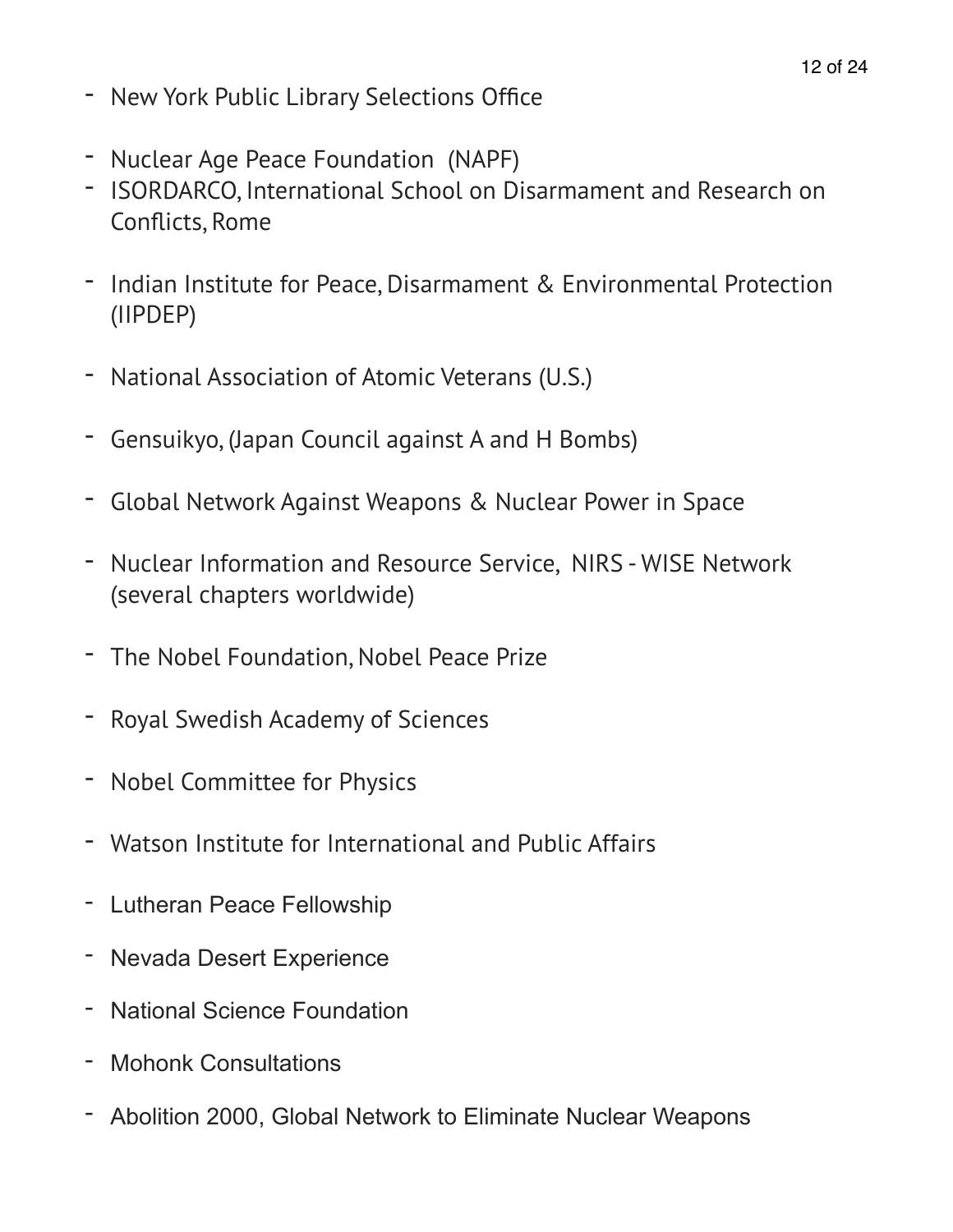- Western states Legal Foundation
- Vietnam Veterans Against the War
- Veterans For Peace (several chapters)
- The Golden Rule Project
- National Atomic Testing Museum, Nevada
- Nuclear Watch
- **Nuclear Watch New Mexico**
- **Tibet House**
- [350.org](http://350.org)
- Peace and [planet.org](http://planet.org)
- Peace Action, Campaign for a Nuclear Free World, Coalition for Peace Action (to several locations)
- Albert Schweitzer Institute
- Working Families
- **Washington Peace Center**
- Oak Ridge Environmental Peace Alliance (OREPA)
- World Fellowship Center
- United National Anti-War Coalition
- Brooklyn For Peace
- Yitzhak Rabin Center, Israel
- Anwar Sadat Chair for Peace and Development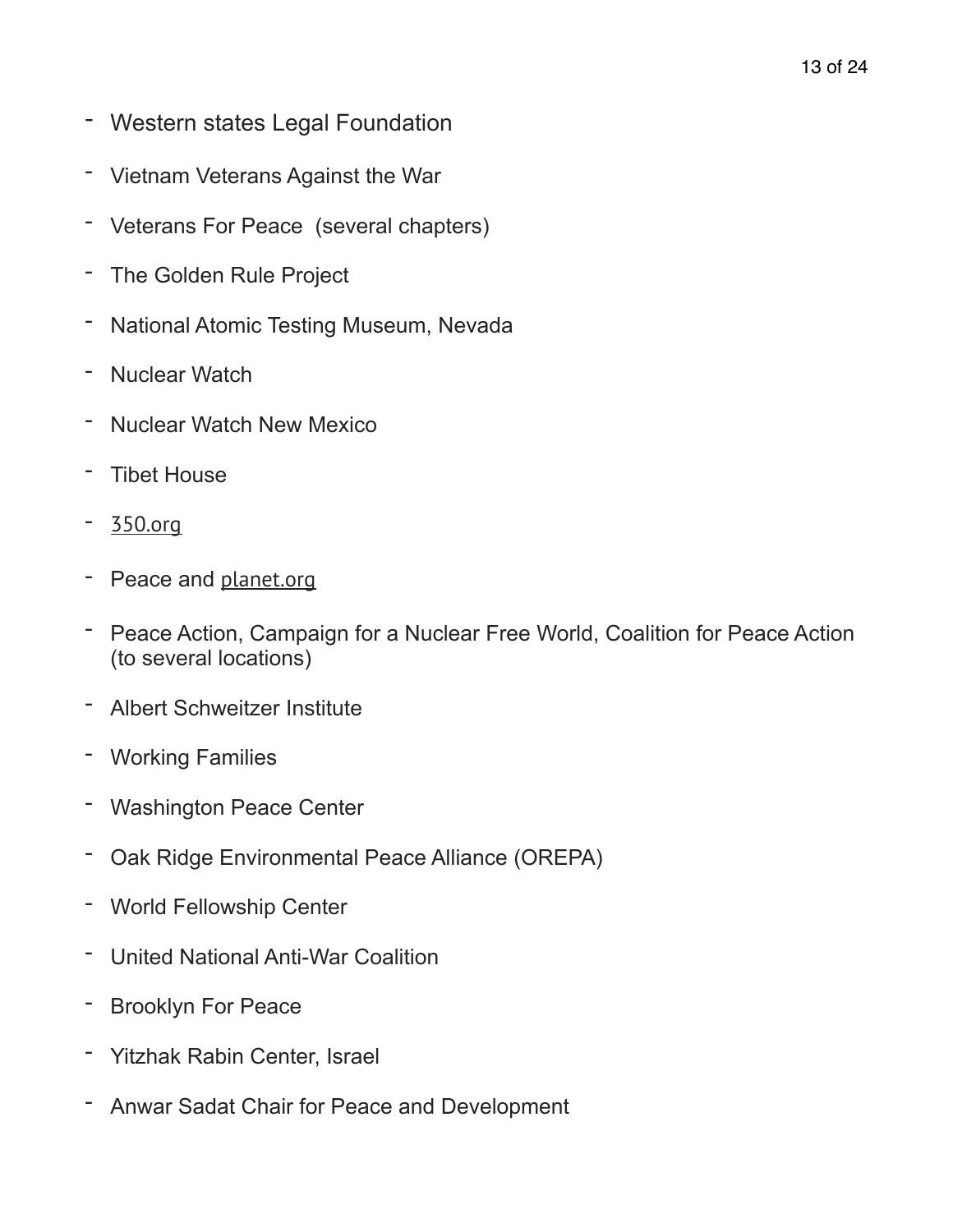- British American Security Information Council
- Global Watch
- River Watch
- Ground Zero for Nonviolent Action
- U.S. Peace Council
- Gray Panthers
- **Raging Grannies**
- Code Pink (LA, DC, NY)
- Environmentalists Against War
- Genesee Valley Citizens for Peace
- Earth Action
- Roots Action .org
- Brandywine Peace Community
- Association of World Citizens
- Architects, Designers, Planners for Social Responsibility
- Unitarian Church of All Souls
- ReThink, Peace and Security Team
- Action For A Better World
- World Beyond War / AFGJ
- CounterPunch
- Buddhist Peace Fellowship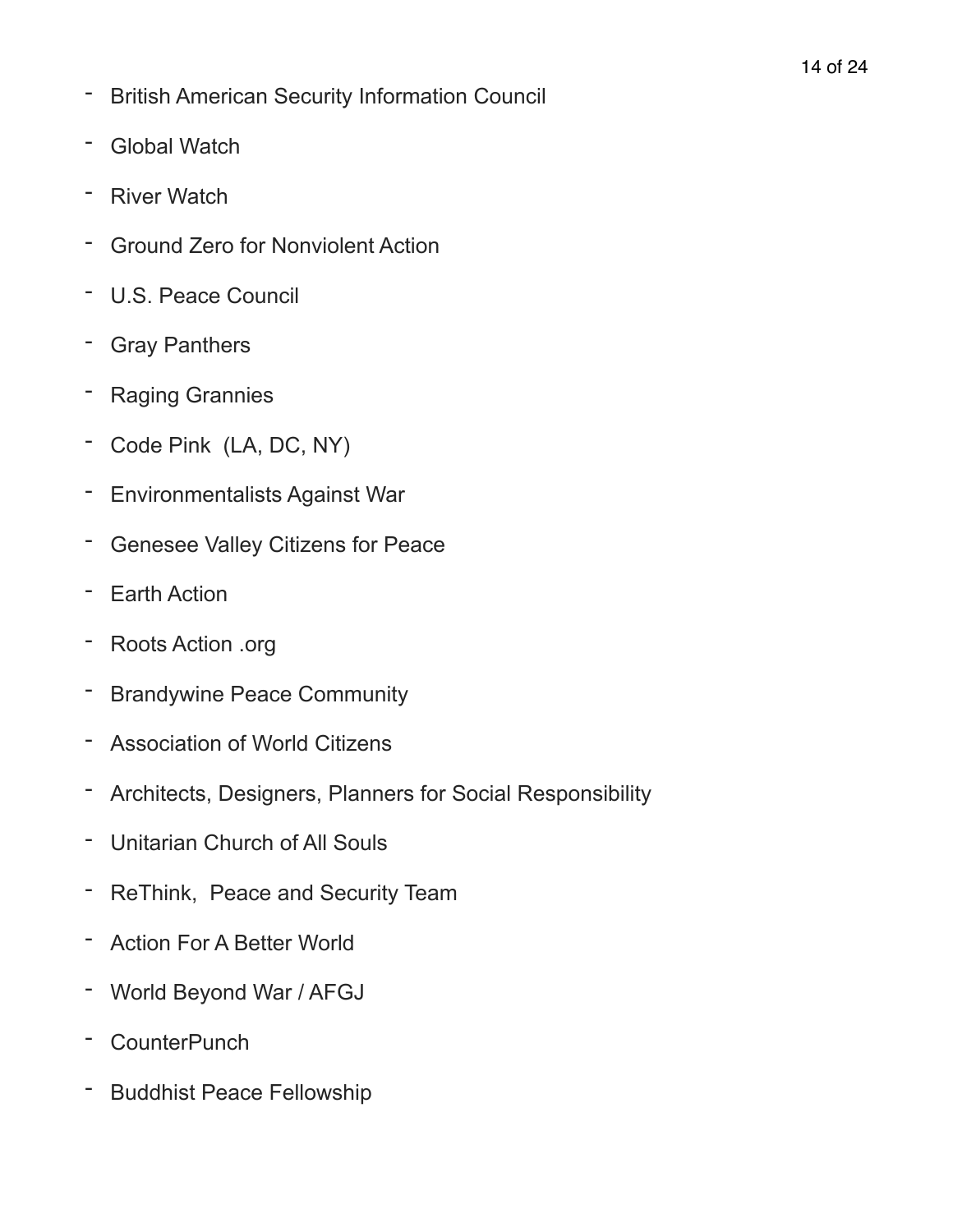- Peace Boat (International, and NY)
- The Ford Foundation, Office of the President, and a few other offices
- Rockefeller Brothers Fund, Program Impact, and Peacebuilding
- Carnegie Corporation of New York, International Peace and Security Team
- Brookings Institution, Arms Control, Nuclear Weapon Policy group
- Council For a Livable World, Center for Arms Control and Non Proliferation
- United Religions Unitied
- Vandenberg Witness
- Tri-Valley CAREs, Communities Against a Radioactive Environment
- The Peace Farm
- Rocky Flats Nuclear Guardianship
- Project For Nuclear Awareness
- Beyond Nuclear
- Los Alamos Study Group
- N Square, Flipping the Script
- Citizens for Peaceful Resolutions
- Daisy Alliance
- Middlebury Institute of International Studies at Monterey
- Food Not Bombs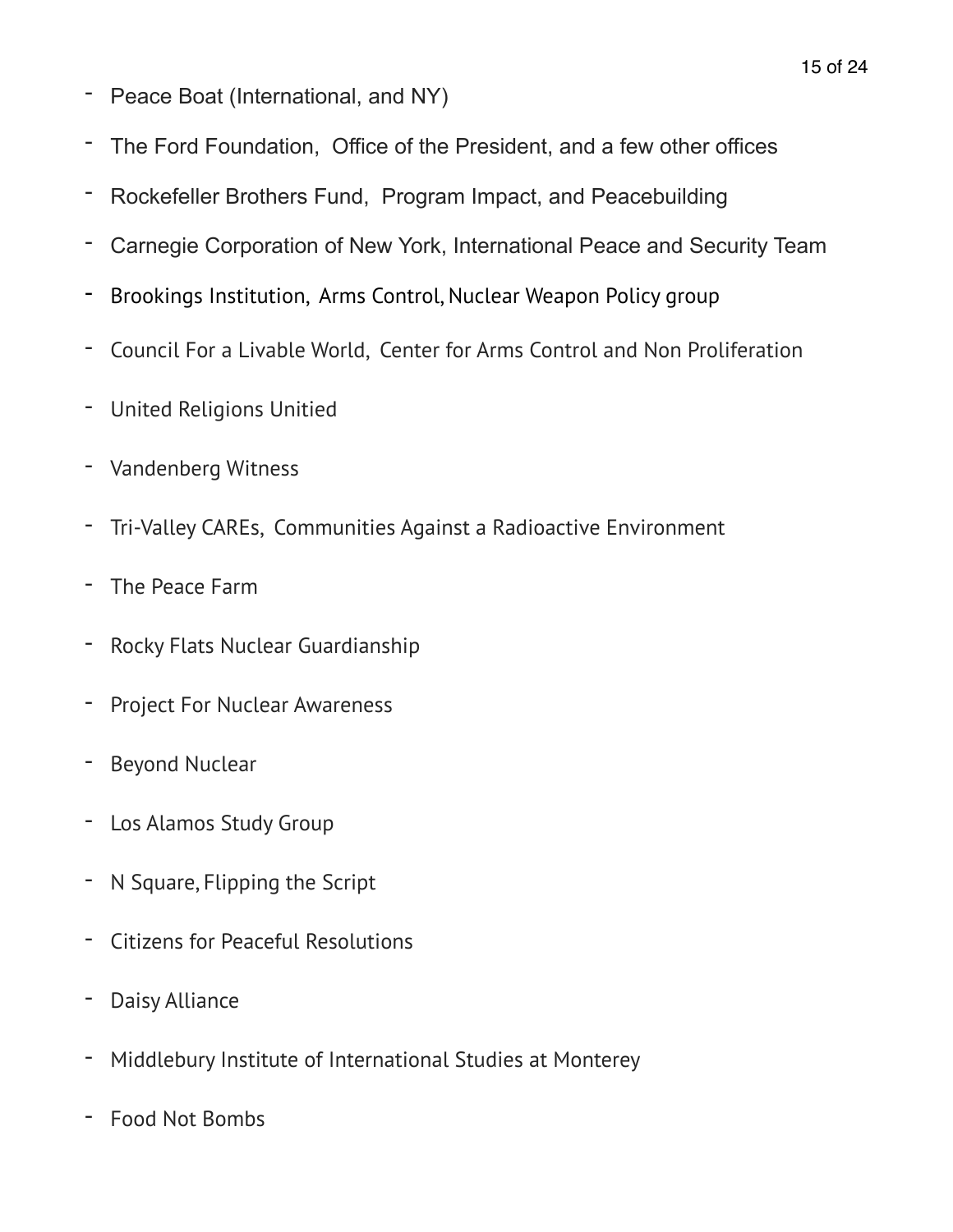- Business Executives For National Security
- Federation of American Scientists
- National Academy of Sciences, Keck Center of the National Academies
- International Peace Institute
- U.S. Institute of Peace (DC and NY)
- Lawyers Alliance for World Security
- Center for Strategic and International Studies (CSIS)
- Institute for Science and International Security
- Stimson Center, re: Nonproliferation and Nuclear Security
- World Policy Institute, Arms and Security Project
- Women in International Security
- Women's Environment and Development Organization (WEDO)
- Nonproliferation Policy Education Center
- Nuclear Control Institute
- Wisconsin Project on Nuclear Arms Control
- World Conference on Religion and Peace (WCRP)
- Disarm Education Fund (Global Health Partners)
- Peace and Security Funders Group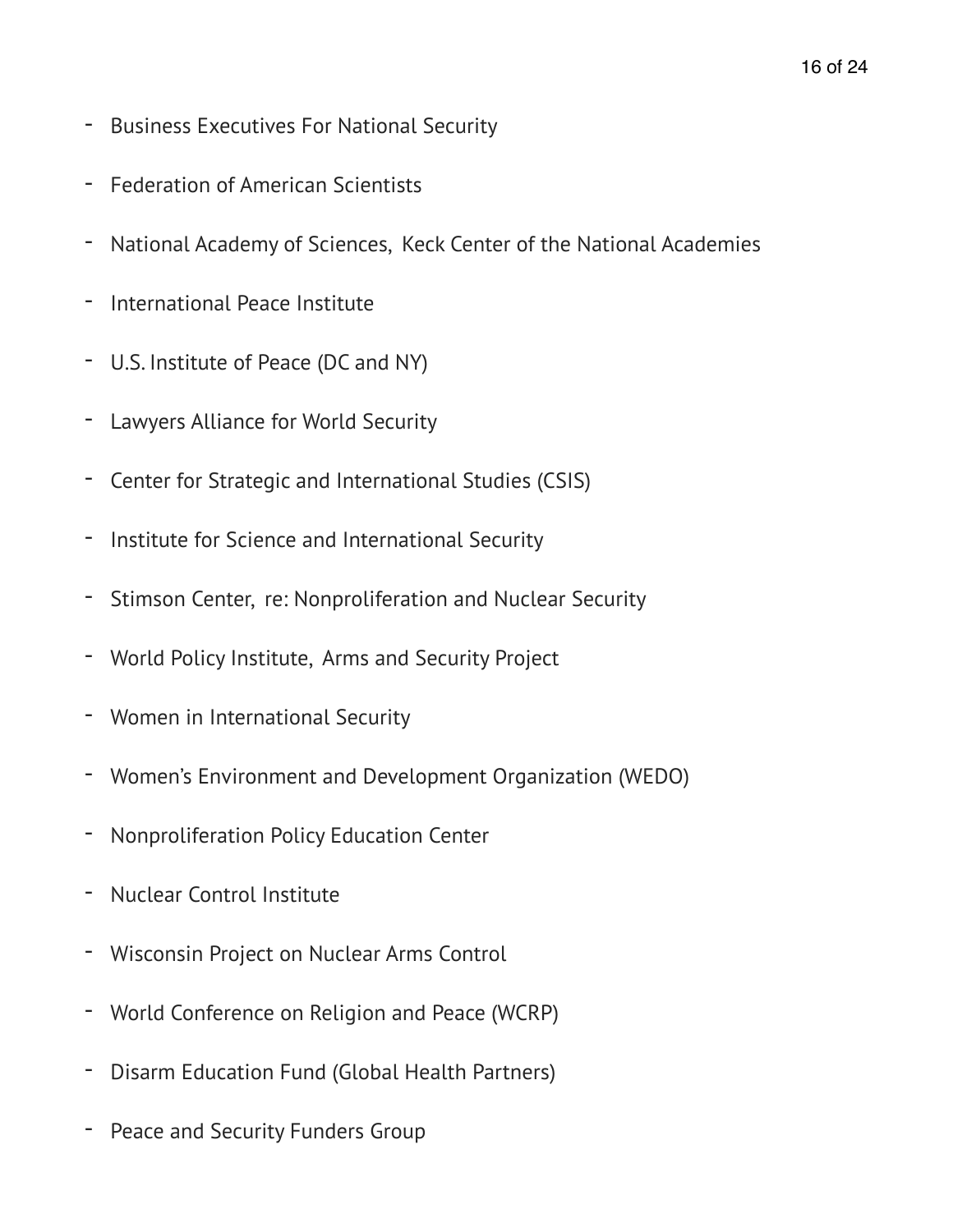- Citizen Awareness Network, (CAN)
- Economists Allied for Arms Reduction, Levy Institute
- Georgians Against Nuclear Energy
- Science for Democratic Action, (IEER)
- International Association of Educators for World Peace
- International Nuclear Societies Council, American Nuclear Societies
- International Philosophers for Peace, (IPPONO)
- Peace Resource Center of San Diego
- Public Citizen
- Quaker United Nations Office
- Resolve, Institute of World Affairs
- Kroc Institute for International Peace Studies (no longer?)
- Presbyterian Peacemakers Committee of East Tennessee
- Alliance for Peacebuilding
- The Atom Project
- Preparatory Commission for the Comprehensive Nuclear-Test-Ban Treaty Organization (CTBTO), Vienna
- Tibet House (NY)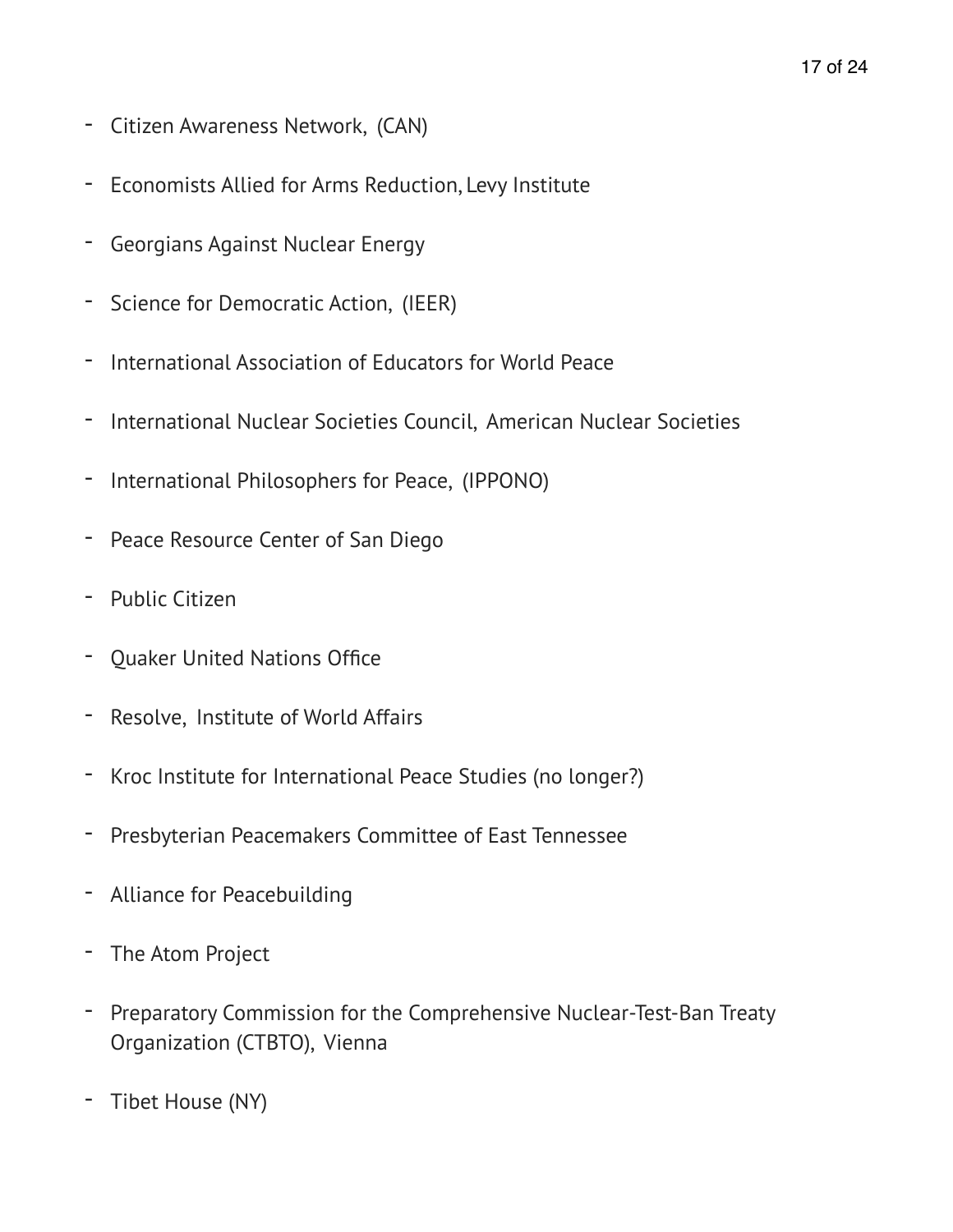- The International Institute for Strategic Studies (London, DC, Bahrain, and Singapore offices)
- The King Hussein Foundation and The Noor Al Hussein Foundation
- Stockholm International Peace Research Institute
- Hague Appeal For Peace
- The Hindu Temple, Queens, NY
- Middle Collegiate Church, NY
- Russian Orthodox Cathedral of The Most Holy Virgin Protection
- Japan Society, NY
- The National Science Foundation
- Transform Now Ploughshares
- The Nation Institute
- The Interfaith Center of NY
- Kezialain Farm
- Social Tees
- Office of the Americas
- National Association of Atomic Veterans, Inc. (NAAV)
- Ground Zero Center for Nonviolent Action
- Green Newton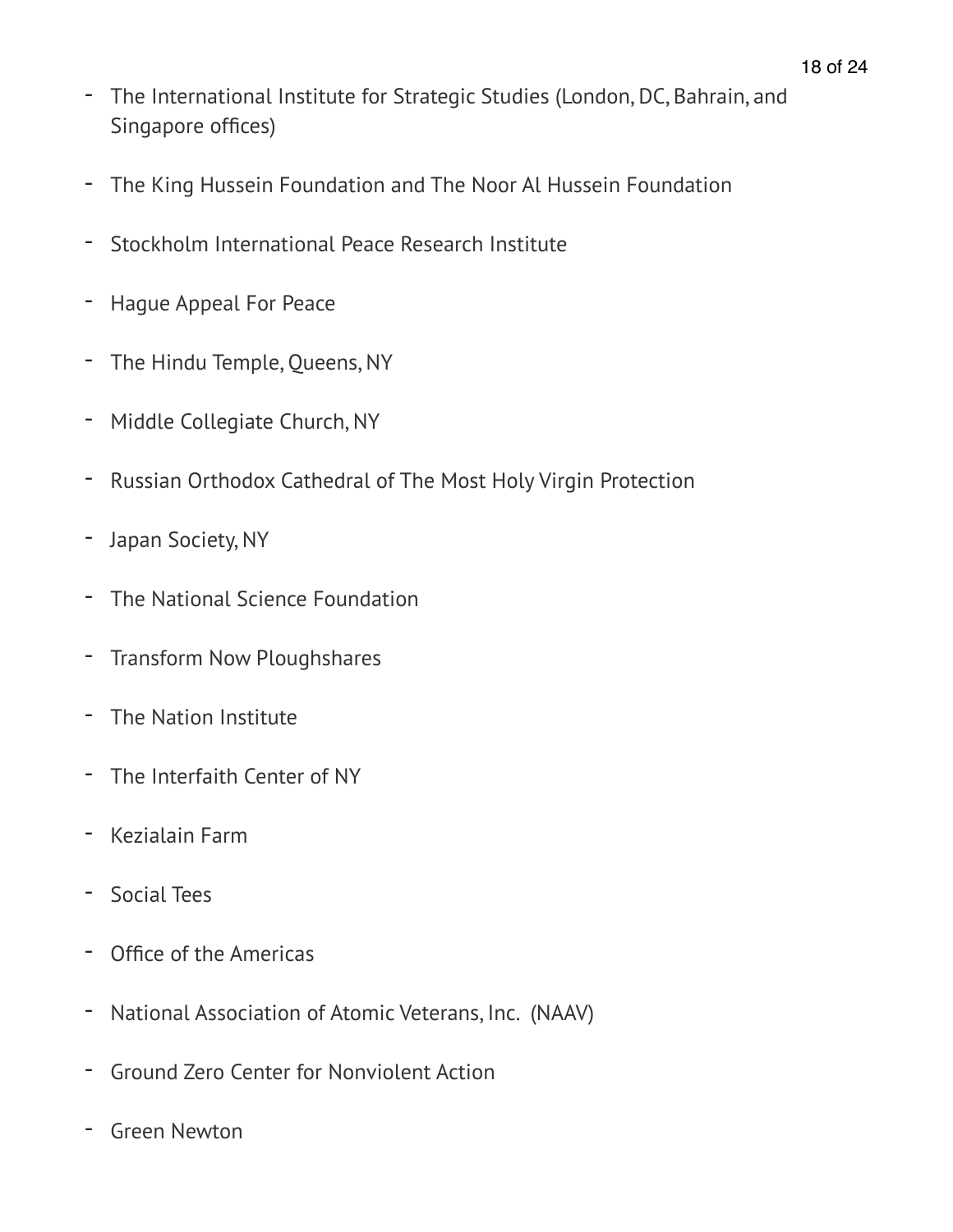- Global Security Institute
- EarthAction
- Roots Action .org
- Citizens Awareness Network (CAN)
- Institute for Energy and Environmental Research (IEER), Science for Democratic Action
- Sam Adams Associates for Integrity Intelligence, SAAII (DC)
- The German Resistance Memorial Center, Berlin
- Interfaith Council for Peace and Justice in Ann Arbor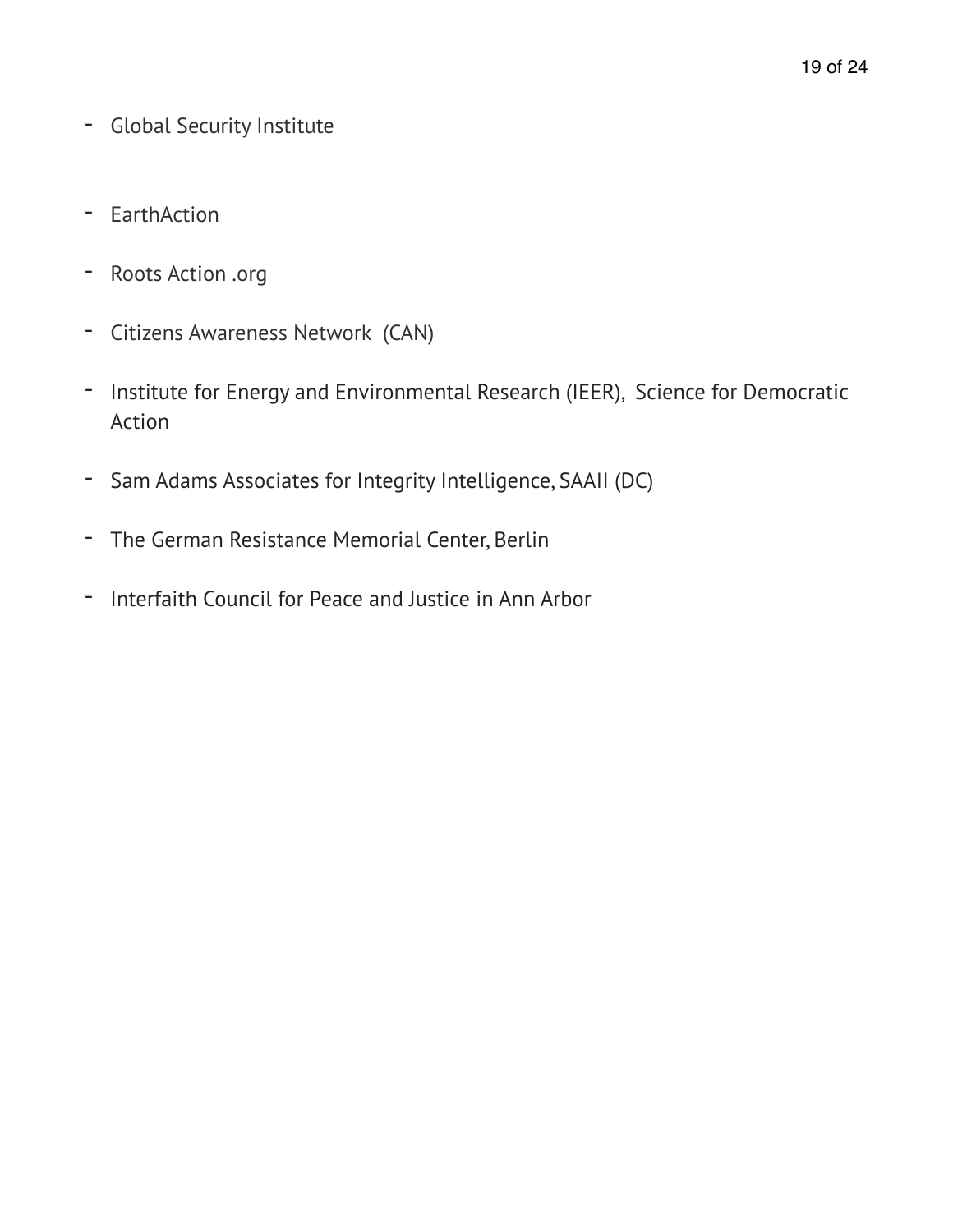# **Universities:**

**Harvard University:**

- **- Harvard Divinity School**
- **- Harvard Dept. of History, Chair**
- **- Harvard Dept. of International Law**
- **- Harvard Dept. of Public Health**
- **- Harvard Dept. of Government, office of the Chair**
- **- Harvard John F. Kennedy School of Government, Belfer Center For Science and International Affairs**
- **- Harvard Center for Public Leadership, Office of exec and co director**
- **- The Forum, J.F.K School of Gov.**

## **MIT, Massachusetts Institute of Technology**

- Security Studies Program

## **Stanford University**

- **-** Frm Sec. of Defense William Perry
- **-** Stanford Center for International Security and Cooperation
- **-** The Hoover Institution
- **-** Freeman Spogli Institute for International Studies

## **Columbia University**

**-** School of International and Public Affairs**,** SIPRI, Dean's Office

## **Northeastern University**

- The Kitty and Michael Dukakis Center for Urban and Regional Policy

## **Bellarmine University,**

- **-** The Merton Center (Thomas Merton)
- **-** Trustees of the Merton Legacy Trust

## **Smith College**

- Sophia Smith Collection

## **Swarthmore College**

- The Peace Collection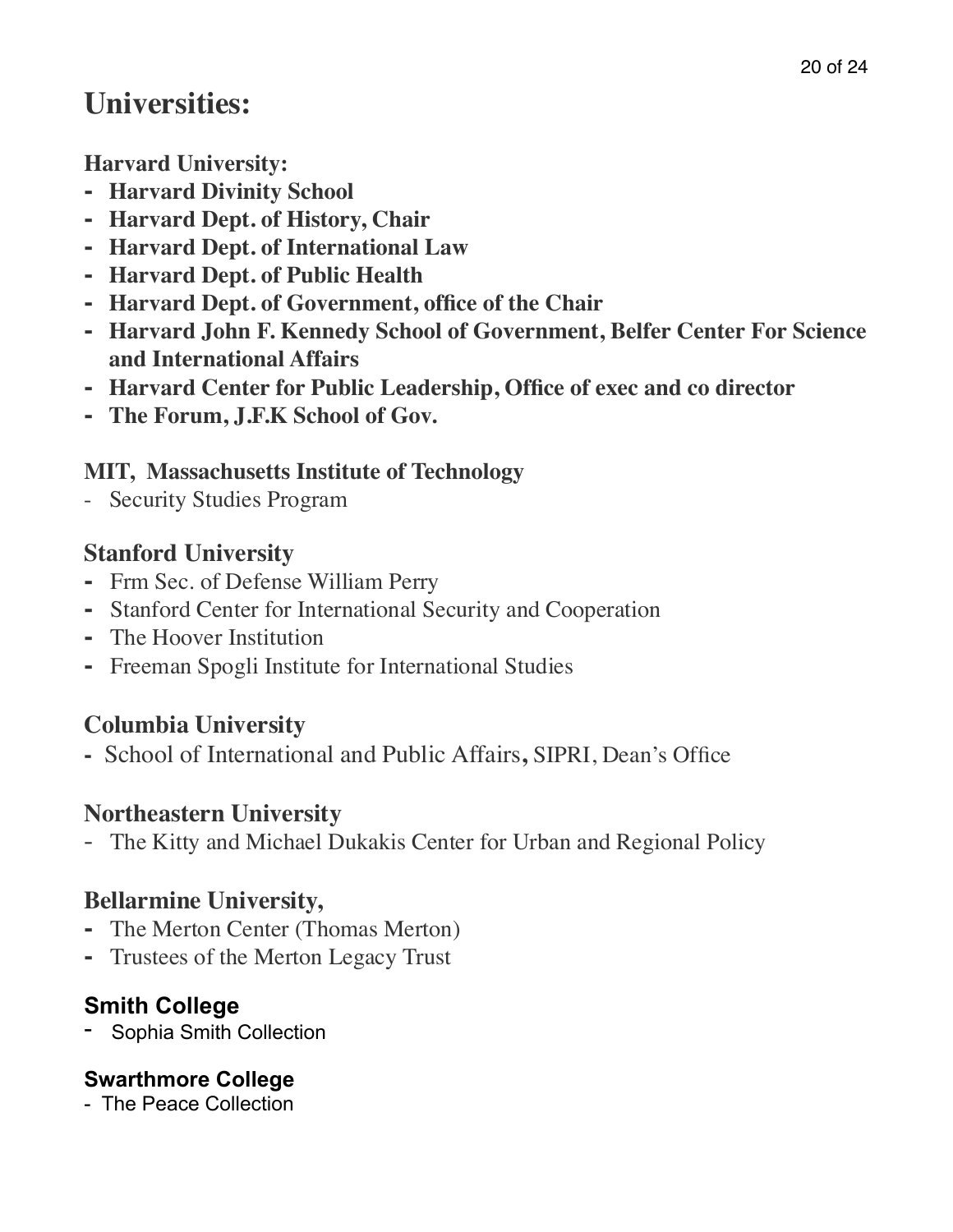#### **Oregon State University**

Special Collections & Archives Research Center

#### **George Washington University** (GWU)

- Elliot School of International Affairs, Dean's Office

#### **Marquette University**

- University Archives

#### **Hampshire College**

- Peace and World Security Program

#### **University of San Francisco**

- Nautilus Institute, Center for the Pacific Rim

#### **John Hopkins University**

- School for Advanced International Studies

#### **New York University**

- Dean's Office, and the Dept. of Public Health

#### **University of Maryland**

- The Anwar Sadat Chair For Peace and Development

#### **Gettysburg College**

- The Eisenhower Institute

#### **The Elliott School of International Affairs**

- Security Policy Studies, Dean's Office

#### **University of Notre Dame**

- Joan B. Kroc Institute for International Peace Studies, Hesburgh Center for International Studies

#### **University of Rome**

- International School on Disarmament and Research on Conflicts, ISORDARCO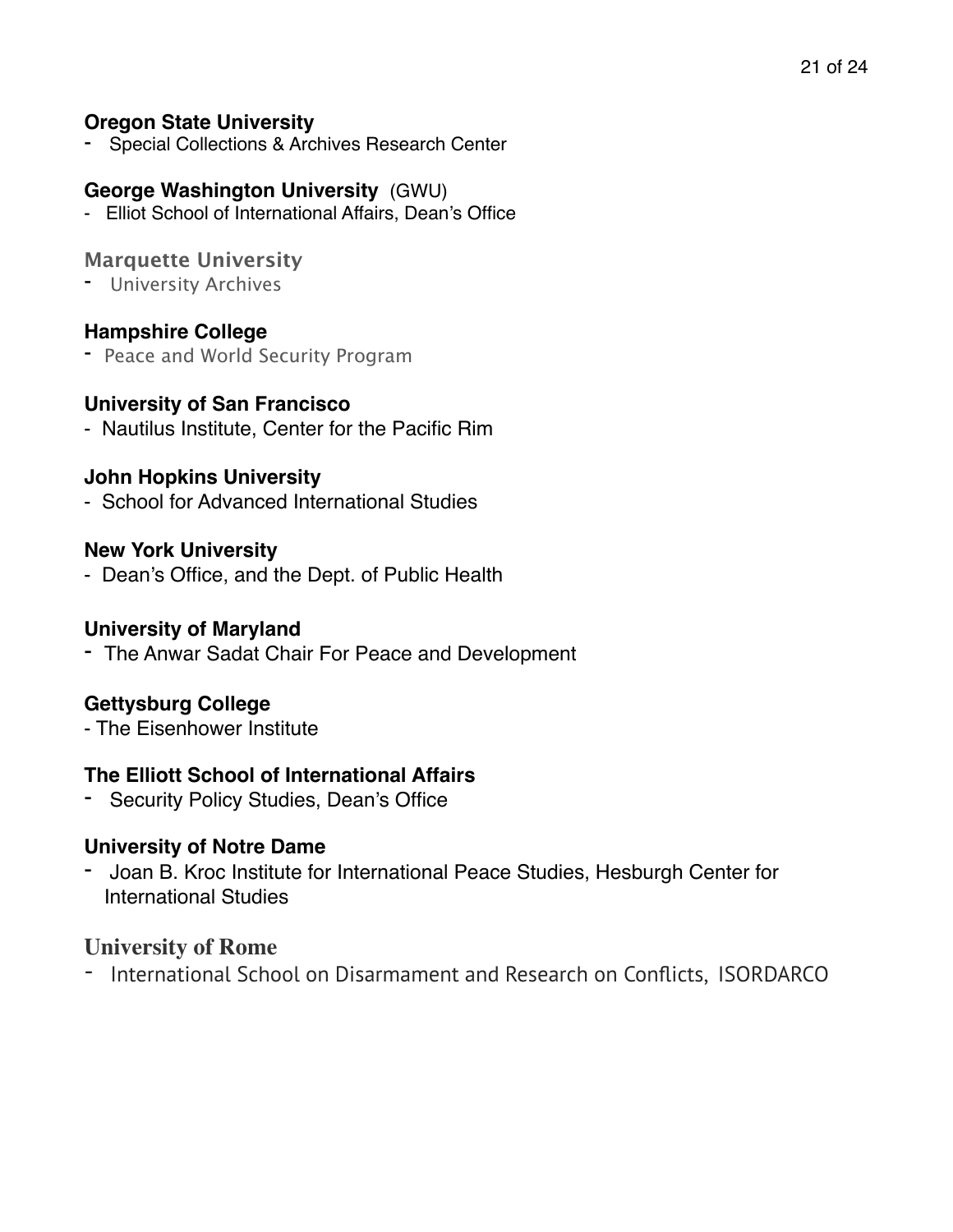**Some of the Individuals given or sent (besides all listed in credits in the film, but several listed again here):** 

H.H. The 14th Dalai Lama Pope Francis Prof. Freeman Dyson Prof. Kurt Gottfried Dr. Ira Helfand Gov. Gerry Brown, Jr. Mrs. Frances Crowe The Pete Seeger Family Jonathan Schell Family Sr. Megan Rice Elliot Adams Ed Hedemann David McReynolds Tomiko Morimoto West Ramsey Clark Noam Chomsky H.E. Ambassador Gomez Camacho, Mexico Christer Ahlstrom, Generaldirektor, Sweden Craig Murray, former British Amb. to Uzbekistan Larry Wilderson, (ret) Chief of Staff to Sec. of State Colin Powell Larry Johnson, (ret) CIA and State Dept. Philip Giraldi, (ret) CIA Operations Elizabeth Murray (ret) CIA political analyst, Deputy National Intel Officer for the Near East, National Intelligence Council Fmr Foreign Minister of the Marshall Islands Tony de Brum Dana Priest, reporter for Washington Post Dan Zak, author: Almighty: Courage, Resistance and Existential Peril in a Nuclear Age Willam Perry, Fmr. Sec. of Defense Fmr Govenor Michael Dukakis Dr. Seirgei Kruschev (son of Soviet leader Nikita Kruschev) Her Majesty Queen Noor Al Hussein Dick Gregory Gwen Ifill Judy Woodruff Bill Moyers Mark Shields George Stephanopoulos Eric Schlosser Dan Ellsberg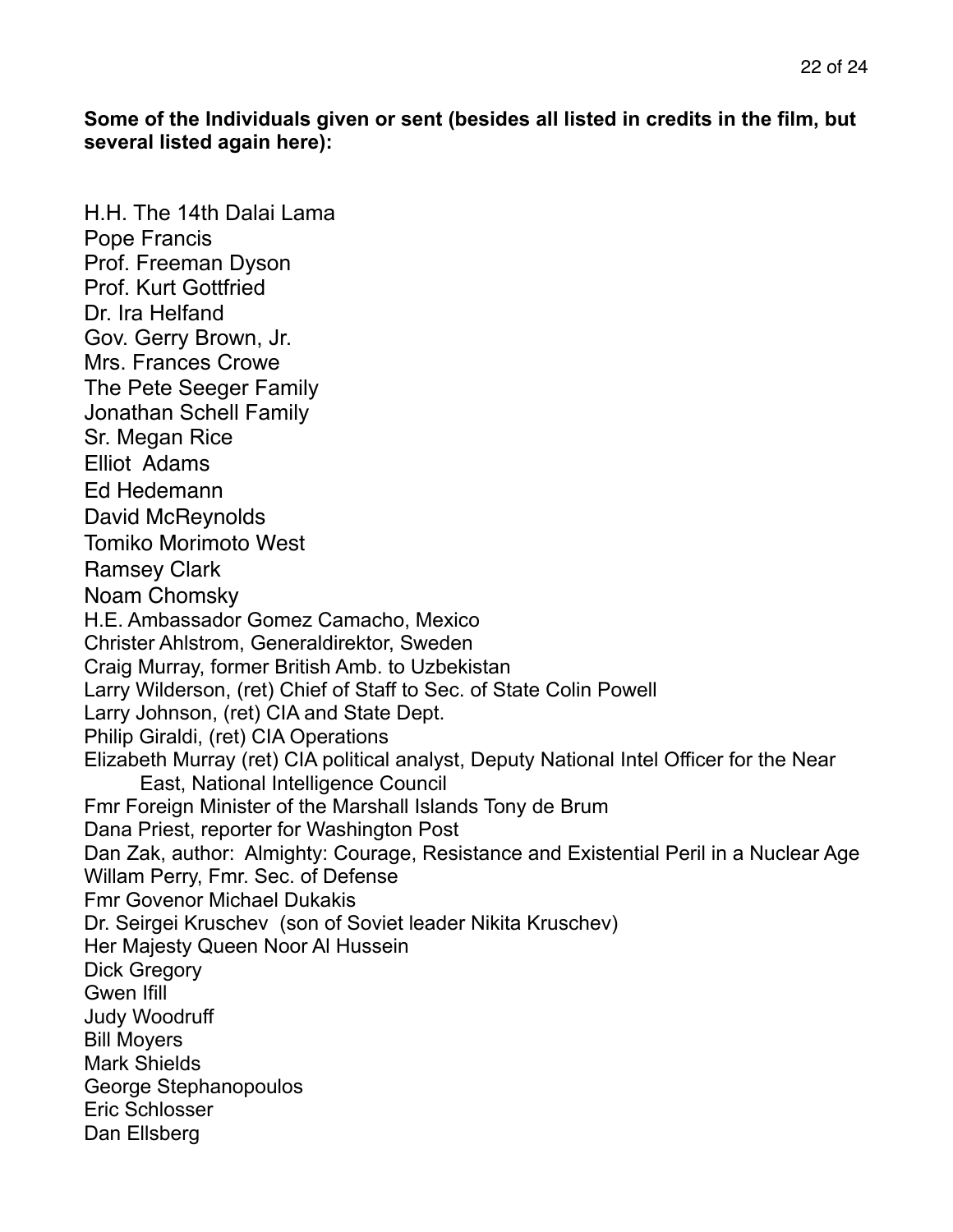John LaForge Freda Berrigan Liz McAlister Bud Courtney Ann Druyan (Carl Sagan's wife) Rev. Dr. T. Kenjitsu Nakagaki Jack Cooper Tom Chess Federico Vegas Robert Shapiro Prof. Rob Hollander Ed Hedemann Emae Lain Robert Kennedy, Jr.

(many others not listed)

(continued below)